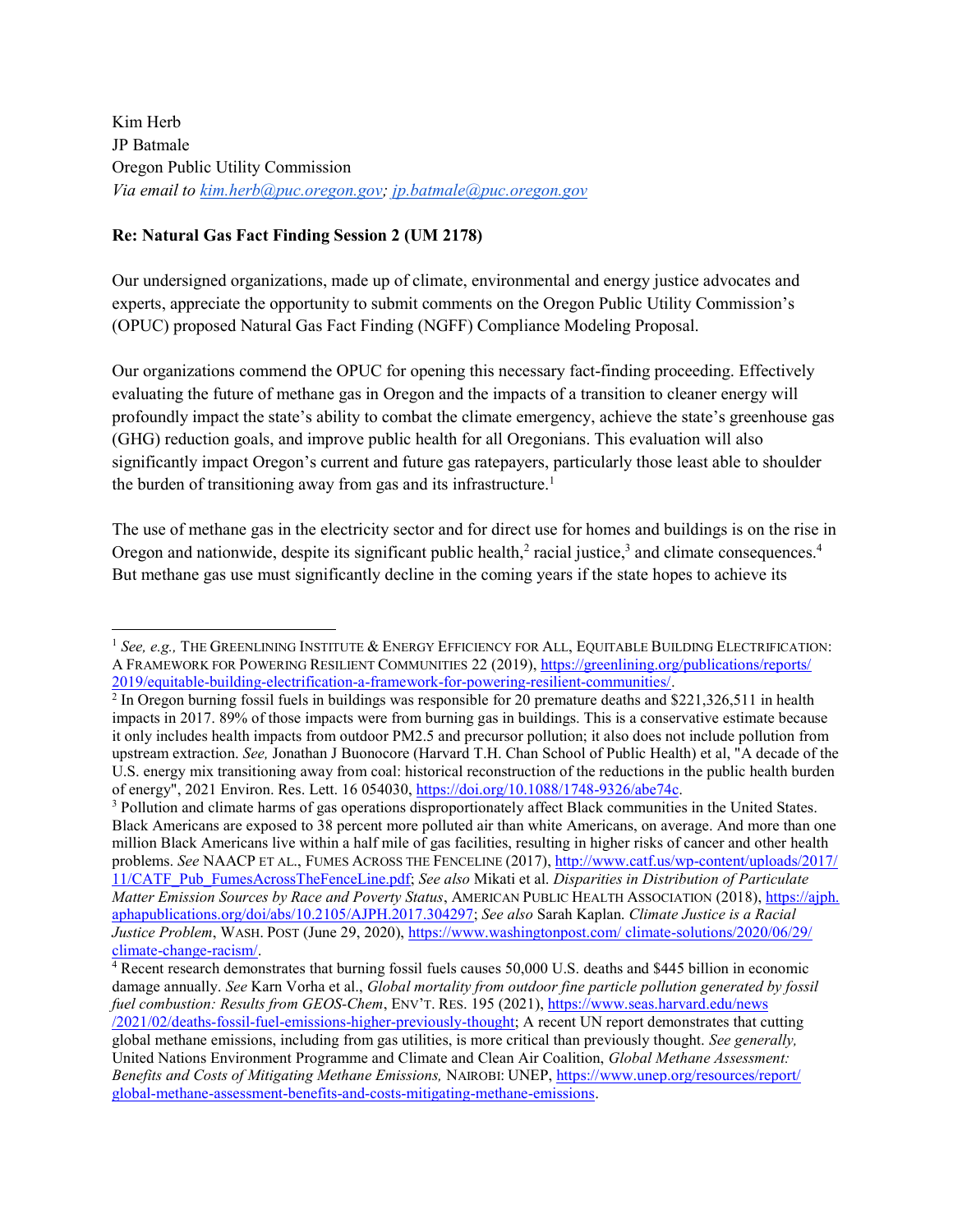longer-term GHG reduction goals and mitigate the climate emergency.<sup>5</sup> Electrification of buildings, particularly space and water heating, is on the rise, and a transition is at hand. Future investments in unneeded gas infrastructure and appliances would likely result in stranded costs and could slow the transition away from fossil fuels. And the OPUC has a responsibility to take an active role in this transition with an eye toward protecting ratepayers' best interests, including access to affordable energy, avoidance of stranded assets, and ballooning infrastructure costs.

## Given these high stakes, our organizations urge the OPUC Staff to:

- 1. Remedy the proposed NGFF Compliance Model process and design to ensure diverse and robust stakeholder involvement and better serve the public interest;
- 2. Ensure model sensitivities reflect realistic future climate and economic conditions, including static and negative load growth sensitivities; and
- 3. Provide sufficient model results data so that stakeholders can feasibly review and replicate model analyses.

## I. We have significant concerns about the NGFF Compliance Model process and design.

While we applaud the state and the OPUC's decision to dive into this crucial issue, we are concerned about this proceeding's process and the proposed model's scope.

First, we want to address inherent problems with the process of this proceeding thus far. The OPUC Staff has already given the gas utilities a concerning amount of leeway and control over this proceeding by allowing them to design and run the models and influence how the public is able to provide input during stakeholder meetings.

Regarding model design and implementation, it is presumably not in the gas companies' financial interest to truly investigate and model potential decarbonization trends and scenarios that could undermine their current business model and investor returns. Exploring alternative options to the scenarios presented by the gas industry will be critical to serve ratepayers' best interests and identify the most cost-effective and realistic outcomes.

Further, as multiple stakeholders raised in the July 20, 2021 stakeholder meeting, we are concerned that the short timeline for comments on the compliance model design, as well as the webinar format for the meeting, prevent stakeholders from sufficiently weighing in on these important issues. The format chosen for the July meeting felt incredibly stifling of honest dialogue and discussion. Like all webinars, it facilitated a primarily one-way flow of information from the OPUC Staff to participants, and only allowed very limited participation by stakeholders (primarily to ask clarifying questions). The first meeting enabled a much more open process for robust stakeholder participation, particularly from participants representing different communities around the state directly impacted by these decisions involving gas infrastructure and climate pollution. Additionally, less than a full week to provide written comments is a very difficult timeline for most non-utility organizations to meet given limited staff

 <sup>5</sup> United Nations Environment Programme and Climate and Clean Air Coalition, supra, at 11-12.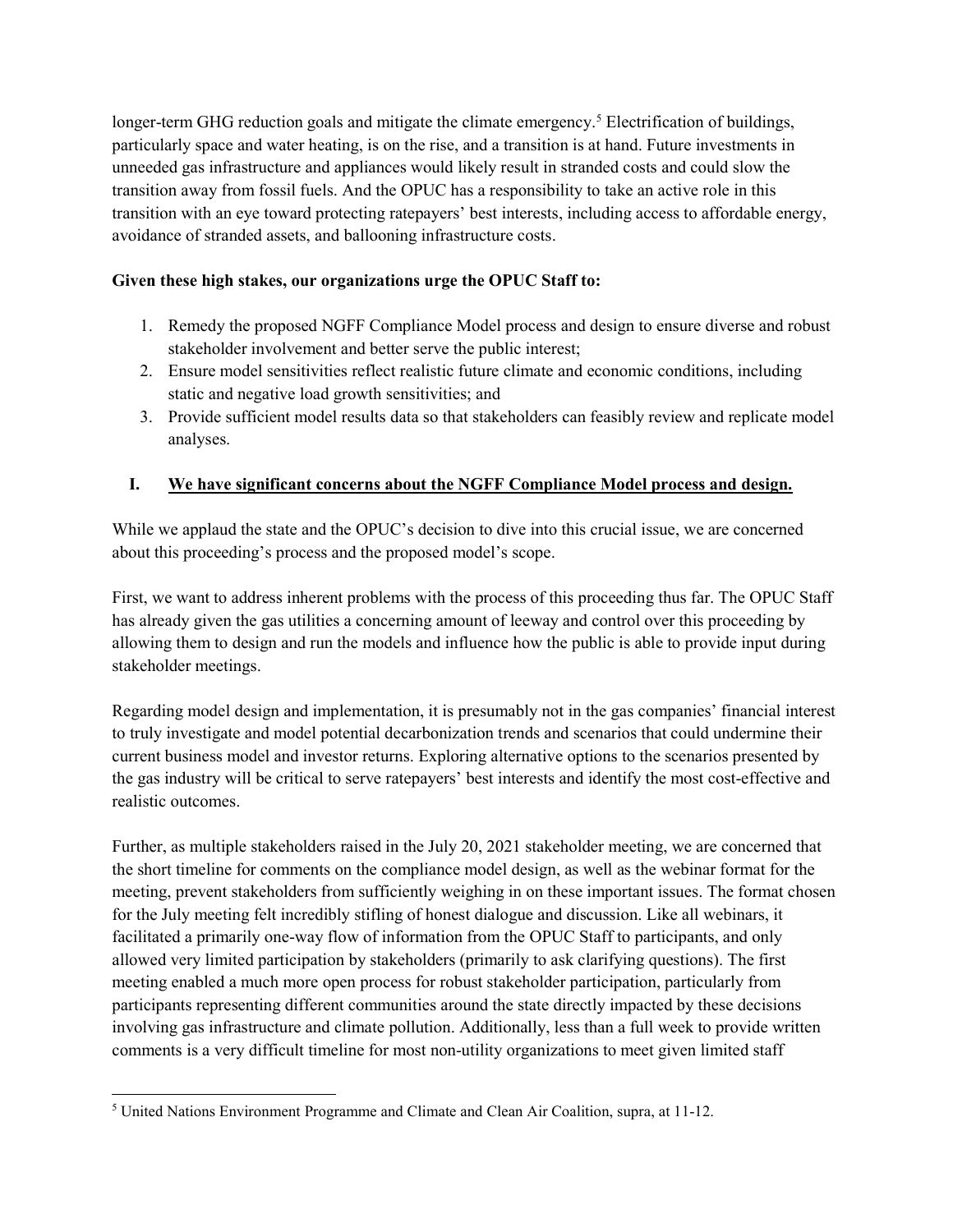resources. If the OPUC's sincere intention is to proactively assess and address equity implications of Climate Protection Program (CPP) compliance by the gas utilities, the perspectives of environmental justice and impacted communities are essential to achieving that aim, and the process should be tailored to ensure those voices are heard.

Thus, we recommend the OPUC Staff 1) adjust the format of all future stakeholder meetings so that non-gas-utility parties can meaningfully participate, including re-enabling the participant video and chat functions; 2) explore having dedicated listening sessions and meetings with environmental justice organizations if these all-day meetings are not enabling participation; and 3) extend the timeline of future public comments after the meetings to allow for meaningful and diverse stakeholder input.

Second, we have significant concerns with the NGFF Compliance Model scope. Staff should expand the model's scope and strengthen its baseline assumptions to paint a meaningful and realistic picture of Oregon's gas future.

Basing this model on 2018 IRP assumptions alone (which virtually always show growth), including Northwest Natural's (NW Natural) assumption that their gas system will grow 10% through 2037,<sup>6</sup> would likely hinder the ability to model a future scenario that accurately reflects reality. Making decisions based on these kinds of assumptions, particularly when trends indicate gas use will decline across multiple sectors much more quickly than gas utilities are projecting,<sup>7</sup> could result in significant stranded assets and unplanned-for customer attrition.<sup>8</sup> This would, in turn, result in considerable costs to remaining ratepayers. Sensitivities should at least be run to model gas consumption declines in line with Energy Information Administration (EIA) projections.

Basing this model exclusively on CPP compliance is insufficient, as Stakeholder comments after the first meeting also addressed.<sup>9</sup> Although we are optimistic that the CPP will create the first mandatory GHG reductions in the gas sector in Oregon and will push gas utilities beyond voluntary commitments, focusing exclusively on CPP impacts as currently proposed could fail to address the following:

- Ensuring proportionate methane gas-associated GHG emission reductions and timelines to meet the state's long term GHG reduction goals;
- Providing an accurate picture for modeling and analyzing how to achieve deep decarbonization of the methane gas system writ large;

 $\overline{a}$ <sup>6</sup> See Northwest Natural, 2018 Integrated Resource Plan, Docket No. UG‐170911.

<sup>7</sup> The U.S. Energy Information Administration projects a decline in short-term natural gas consumption from 2021- 2022. See U.S. EIA, Natural Gas Weekly Update, (April 8, 2021), https://www.eia.gov/naturalgas/weekly/archive new ngwu/2021/04 08/.

<sup>8</sup> See MARK DYSON, A BRIDGE BACKWARD? THE RISKY ECONOMICS OF NEW NATURAL GAS INFRASTRUCTURE IN THE UNITED STATES, Rocky Mountain Institute (2021), https://rmi.org/a-bridge-backward-the-risky-economics-ofnew-natural-gas-infrastructure-in-the-united-states/.

 $9$  See Climate Solutions et al., Re: Comments on the PUC Natural Gas Fact Finding Proceeding, Oregon Public Utilities Commission Docket No. UM-2178 (June 15, 2021); see also Green Energy Institute & Electrify Now, Re: Natural Gas Fact Finding Session 1 (UM 2178), Oregon Public Utilities Commission Docket No. UM-2178 (July 12, 2021).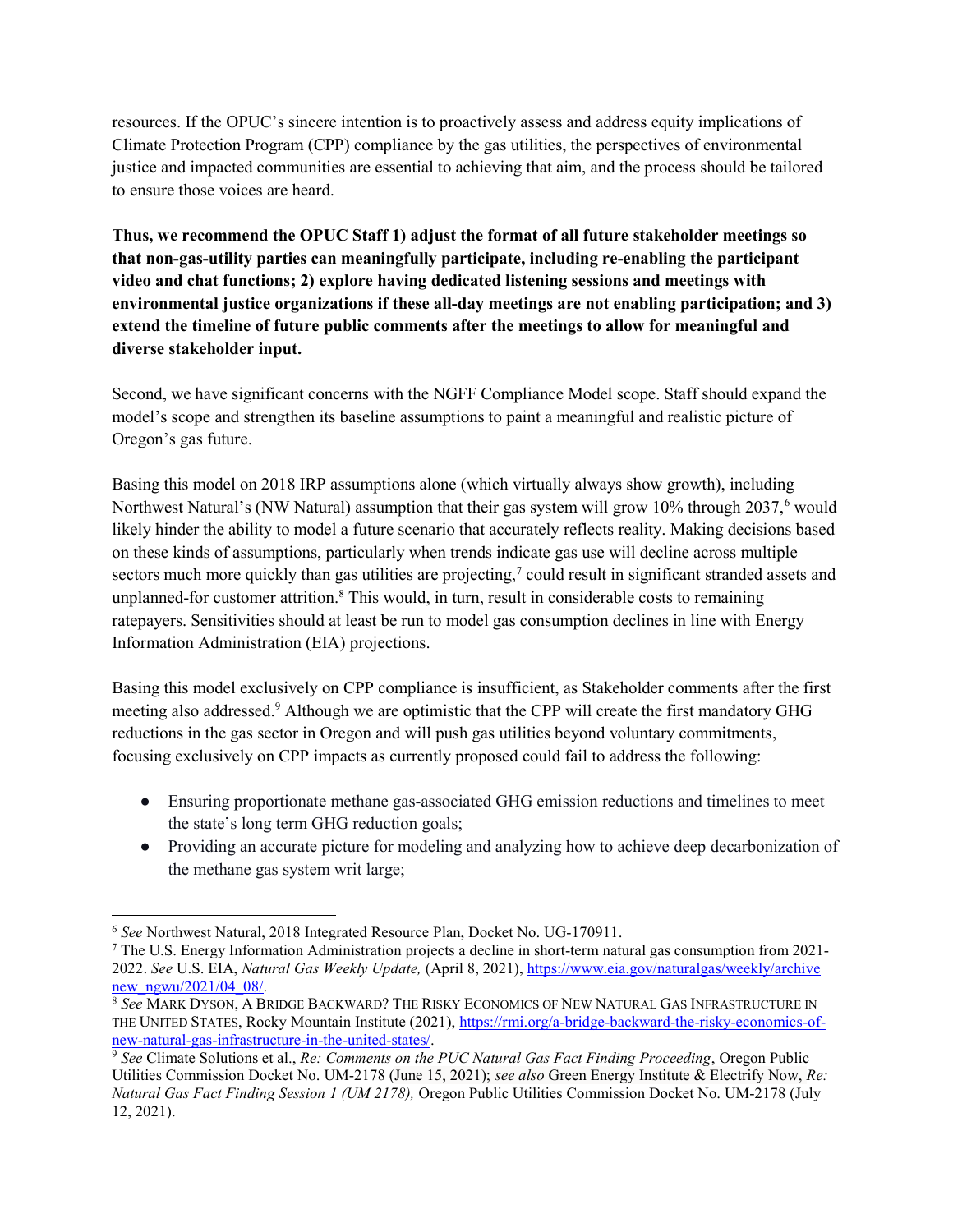- Addressing whether methane gas can continue to be a viable or desired product in new or existing buildings over the next 10 or 20 years;
- Identifying economic and climate risks of different levels of gas consumption and of assignment of those risks to ratepayers and shareholders;
- Considering the broader, growing trend of electrification and how that will impact the gas utility business model;
- Assessing the risk of the potential for stranded assets as the gas sector is required to reduce its emissions over time and electrification trends increase;
- Assessing the potential impacts to lower-income gas ratepayers, renters, rural communities, and Black, Indigenous, and other communities of color (BIPOC), who are least able to shift away from gas, and thus may remain captive ratepayers of the gas utilities as broader ratepayer pools shrink;
- Understanding the actual viability and cost of a potential shift away from natural gas to renewable natural gas (RNG) and renewable hydrogen (RH) for use in existing natural gas pipelines and infrastructure, and the barriers and limitations to doing so; and
- Analyzing existing policies, incentives, and programs for inconsistencies or barriers to achieving GHG reductions by gas utilities and in the building sector.

Thus, it is critical that this process—and the related modeling that underpins this fact finding—be extended beyond just the CPP to include a more robust analysis of how the gas utilities will realistically and affordably decarbonize and meet necessary GHG targets. At a minimum, this analysis must consider compliance with new and easily-anticipated future policies, including local electrification ordinances, nationwide trends in efficiency policies, and ever-improving state and regional climate policies, including HB 2021 and further including technology advances (e.g., long-duration electricity storage) that support direct electrification of present gas utility loads. Having an accurate understanding of these likely compliance scenarios will be critical for the OPUC to ensure that remaining gas customers—particularly low-income residential customers—are not footing unnecessarily high gas bills<sup>10</sup> or bearing the disproportionate brunt of continued in-home gas pollution.<sup>11</sup>

Regarding expectations of supporting data behind the model inputs, we urge Staff to ensure that all data and assumptions used in the models are 1) made publicly available and transparent and 2) include references to all sources considered. The model itself should also be provided for third parties

<sup>&</sup>lt;sup>10</sup> See, e.g., MEGAN ANDERSON ET AL., UNDER PRESSURE: GAS UTILITY REGULATION FOR A TIME OF TRANSITION, Regulatory Assistance Project 14 (2021), https://www.raponline.org/knowledge-center/under-pressure-gas-utilityregulation-for-a-time-of-transition/#:~:text=Under%20Pressure%3A%20Gas%20Utility%20Regulation %20for% 20a%20Time,electric%20end-use%20technologies%20are%20constraining%20demand%20for%20gas. <sup>11</sup> See, e.g., BRADY SEALS & ANDEE KRASNER, GAS STOVES: HEALTH AND AIR QUALITY IMPACTS AND SOLUTIONS, Rocky Mountain Institute, Physicians for Social Responsibility, Mothers Out Front, & Sierra Club (2020), https://rmi.org/insight/gas-stoves-pollution-health; See also BRADY SEALS, INDOOR AIR POLLUTION: THE LINK BETWEEN CLIMATE AND HEALTH, Rocky Mountain Institute (2020), https://rmi.org/indoor-air-pollution-the-linkbetween-climate-and-health; See also Jonathan J. Buonocore et al., A decade of the U.S. energy mix transitioning away from coal: historical reconstruction of the reductions in the public health burden of energy, 2021 ENV'T. RES. LETTERS. 16 054030, https://doi.org/10.1088/1748-9326/abe74c (highlighting that in-home gas combustion has significant impacts to outdoor air quality).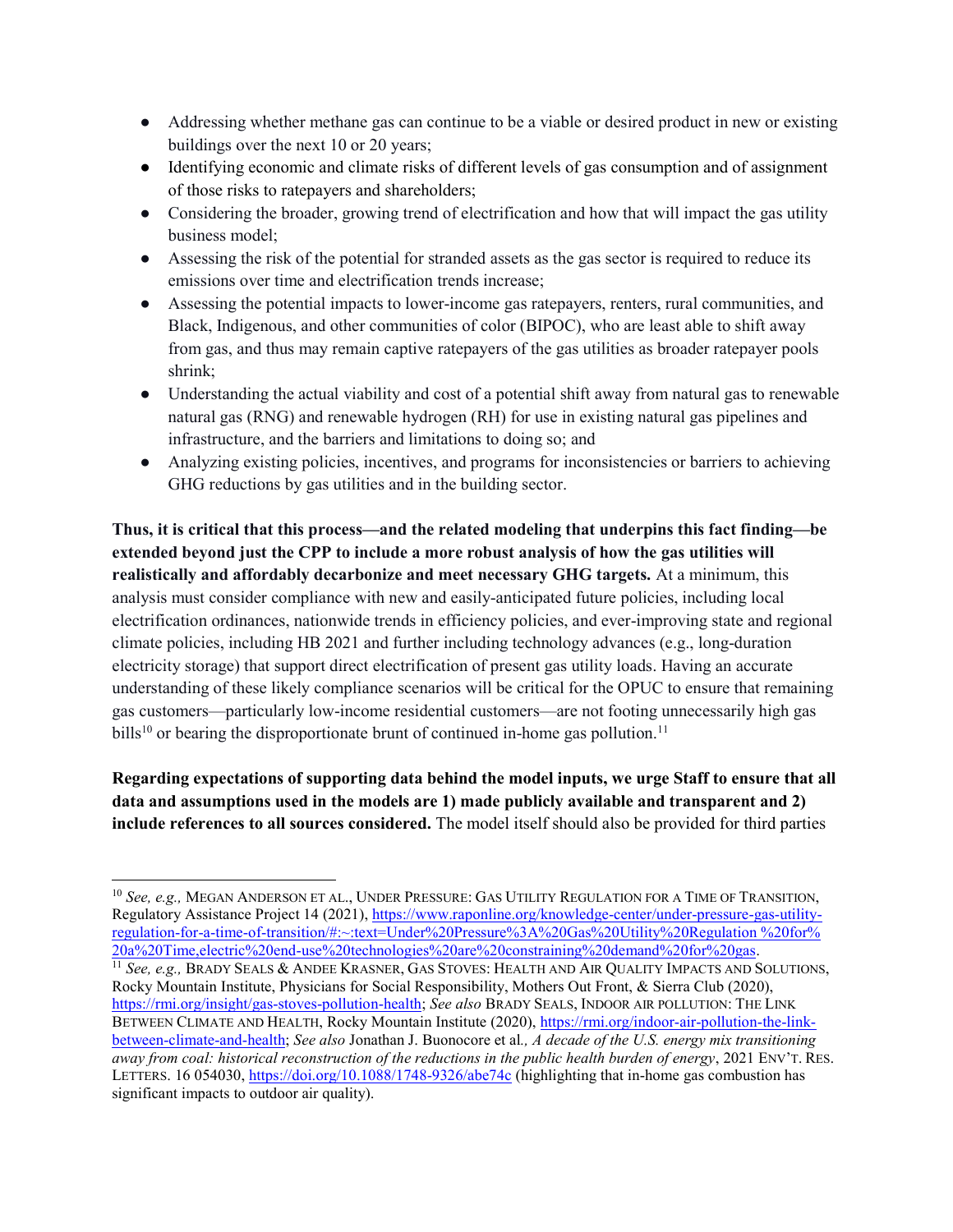to replicate and verify model results. Access to model data is critical for all stakeholders to provide the OPUC with robust comments.

If a broader scope and more accurate assumptions cannot be included in this modeling process, a "Natural Gas Fact Finding" Stage 2 or follow-up investigation will be necessary to gain a holistic understanding of 1) what are the most likely scenarios that realistically reflect the future prospects of Oregon's gas industry and utilities, not simply a tunnel-vision analysis performed by the gas utilities themselves, and 2) what future scenarios and decarbonization pathways would actually be in the best interests of ratepayers, given necessary climate and equity goals.<sup>12</sup>

## II. Staff-suggested sensitivities are important to consider, but must be expanded to reflect likely future climate and economic realities.

We support many of the sensitivities thus far outlined, but urge Staff to expand the sensitivities considered.

First and foremost, the realities of current and future climate change conditions must be incorporated as key sensitivities. As an example, the OPUC Staff refers to "weather" as a potential sensitivity; this must include science-based projections of extreme weather events and changes in average seasonal temperatures and temperature extremes. Fires, extreme temperature conditions, and decreased water availability are already ravaging the Pacific Northwest<sup>13</sup> and are expected to only worsen over time.<sup>14</sup> All of these climate-fueled events are likely to have significant impacts on gas infrastructure and demand.<sup>15</sup>

Further, as the public becomes increasingly concerned about the climate emergency, it is likely that new electrification policies will pass, and grassroots actions to block new gas investments and infrastructure will continue, ultimately increasing costs of gas operations.<sup>16</sup>

 $\overline{a}$ 

<sup>&</sup>lt;sup>12</sup> Stakeholder comments submitted in October, 2020 provided a broad range of recommendations to more robustly evaluate the future of gas in Oregon under climate imperatives. See Climate Solutions et al., Re: Comments in Response to PUC Draft Work Plans for EO 20-04, (October 28, 2020), https://www.oregon.gov/puc/utilities/ Documents/EO20-04-Comments-Joint-Gas.pdf.

<sup>&</sup>lt;sup>13</sup> In 2021 alone, Oregonians have witnessed extreme weather invents including a winter ice storm, a recordshattering heat dome, nearly 90% of the state in drought, (as of July 6, according to the National Drought Monitor), as well as the ongoing Bootleg fire.

<sup>&</sup>lt;sup>14</sup> See OREGON CLIMATE CHANGE RESEARCH INSTITUTE, FIFTH OREGON CLIMATE ASSESSMENT, Oregon Climate Change Research Institute, Oregon State University (2021), https://blogs.oregonstate.edu/occri/oregon-climateassessments/.

<sup>15</sup> U.S. GLOBAL CHANGE RESEARCH PROGRAM, IMPACTS, RISKS, AND ADAPTATION IN THE UNITED STATES, FOURTH NATIONAL CLIMATE ASSESSMENT, VOLUME II at 176 (2018), https://nca2018.globalchange.gov/.

<sup>&</sup>lt;sup>16</sup> See LILA HOLZMAN ET AL., NATURAL GAS: A BRIDGE TO CLIMATE BREAKDOWN: AN INVESTOR BRIEF ON OVERCOMING THE POWER SECTOR'S NATURAL GAS DEPENDENCE, As You Sow & Energy Innovation, 12-13 (2020), https://energyinnovation.org/wp-content/uploads/2020/03/Natural-Gas\_A-Bridge-to-Climate-Breakdown.pdf (highlighting that grassroots action and public awareness of the harms of gas are ". . . increasing pressure on policymakers and companies to urgently and decisively act to address greenhouse gas emissions").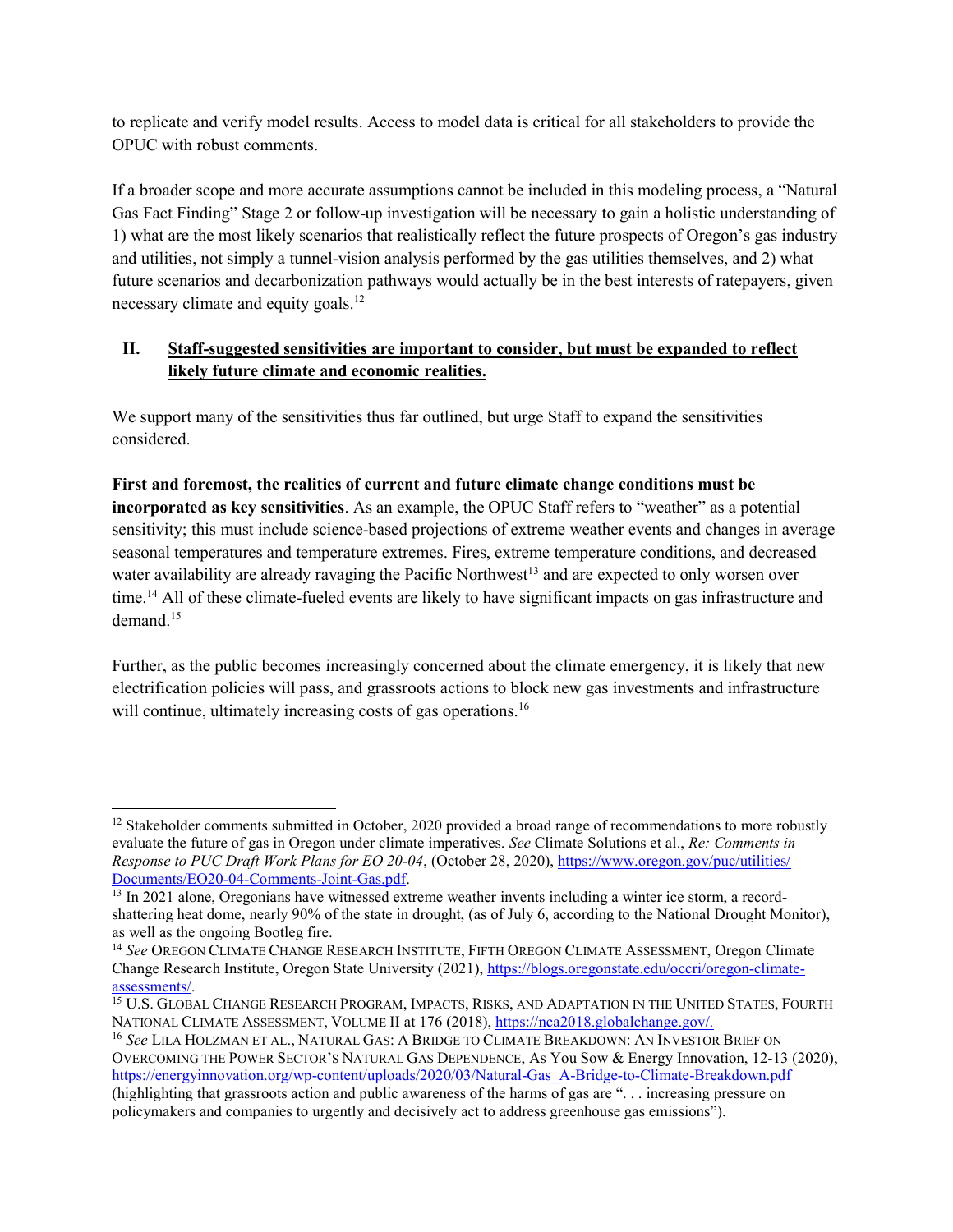Second, Staff should ensure that all sensitivity analyses include accurate accounting and ranges of variables such as gas emissions and gas price forecasts.<sup>17</sup> As initial examples, but without foregoing the opportunity to provide additional feedback once further details about model parameters have been provided, we encourage Staff to:

- 1. Ensure methane gas emissions from all sources,<sup>18</sup> are appropriately calculated and greenhouse gas global warming potentials are adequately applied; $19$
- 2. Incorporate realistic measured upstream emissions associated with gas related to the production, transmission, distribution, meters, appliances, and "other" leakage of the fuel using data from The Gas Index: $20$
- 3. Ensure emissions reductions are not double-counted<sup>21</sup> by gas utilities and ensure the identified actions meet the CPP emission goals; and
- 4. Ensure gas price forecasts are reflective of the most recent EIA Annual Energy Outlook scenarios for all gas types.

## Third, concerning sensitivities related to renewable natural gas (RNG) and renewable hydrogen (RH), we urge Staff to carefully scrutinize gas utilities' assumptions and utilize the wealth of deep decarbonization modeling, economic analysis and data already at hand.

Developing a realistic understanding of the possible role of renewable natural gas (RNG) and renewable hydrogen (RH) and their limitations, including leakage rates during production and RNG GHG intensity, $2^2$  is an essential outcome of this fact-finding docket. While some experts agree that these fuels could play a niche role in the energy economy, studies and other regulators' analyses show that they will:

<sup>&</sup>lt;sup>17</sup> For an example of where inaccurate accounting can happen in modeling, see Sierra Club Comments on SoCalGas and Navigant Report Analysis on the Role of Gas for a Low-Carbon California Future (18-IEPR-09), https://efiling.energy.ca.gov/GetDocument.aspx?tn=224588&DocumentContentId=55144.

<sup>&</sup>lt;sup>18</sup> For example, and explored further in the following section for RNG and RH, synthetic natural gas emissions are effectively methane that would otherwise have not existed, so any leaks increase emissions of a potent greenhouse gas.

 $\frac{19}{19}$  Methane is a particularly potent greenhouse gas, with a GWP-20 of 84-87 for fossil methane and 82-86 for nonfossil methane. That is, 1kg of methane released into the atmosphere is 82-87 times more potent over a 20 year time horizon than 1kg of carbon dioxide. See Daniel A. Vallero, Air Pollution Biogeochemistry, Air Pollution Calculations, (2019), https://www.sciencedirect.com/topics/earth-and-planetary-sciences/global-warming-potential# :~:text=What%20happens%20to%20the%20methane%20GWP%20if%20a,that%20occur%20after%2020%20years %20from%20the%20emission; See also INTERGOVERNMENTAL PANEL ON CLIMATE CHANGE. CLIMATE CHANGE 2013: THE PHYSICAL SCIENCE BASIS, 664-665, 714 (2013), Cambridge University Press. https://www.ipcc.ch/report/ar5/wg1/.

 $20$  The Gas Index report synthesizes the best available science to provide provides gas leakage data along stages of the gas supply chain. This should be cross-referenced for a sense of how gas companies' sensitivities compare. See, generally, MASON INMAN, THE GAS INDEX, Global Energy Monitor, (2020), https://thegasindex.org/wp-content/ uploads/2020/12/Gas-Index-report-2020-final.pdf?hsCtaTracking=17ccb21f-c72b-42fe-a465-fccbcc037407%7C 0537ae90-a261-4dd1-a4bf-cfc78d6c4c69.

 $\frac{21}{21}$  The waste and agricultural sectors may already consider fugitive methane emissions reductions toward meeting state emissions reduction requirements. Gas utilities should not be able to claim credit for these sectors' emissions reductions if they are already modeled to happen.

<sup>&</sup>lt;sup>22</sup> Literature suggest leakage rates for RNG is 2-4% but could be as high as 15%. See Emily Grubert, *At scale*, renewable natural gas systems could be climate intensive: the influence of methane feedstock and leakage rates. ENV'T. RES. LETTERS 3 (2020), https://iopscience.iop.org/article/10.1088/1748-9326/ab9335/pdf.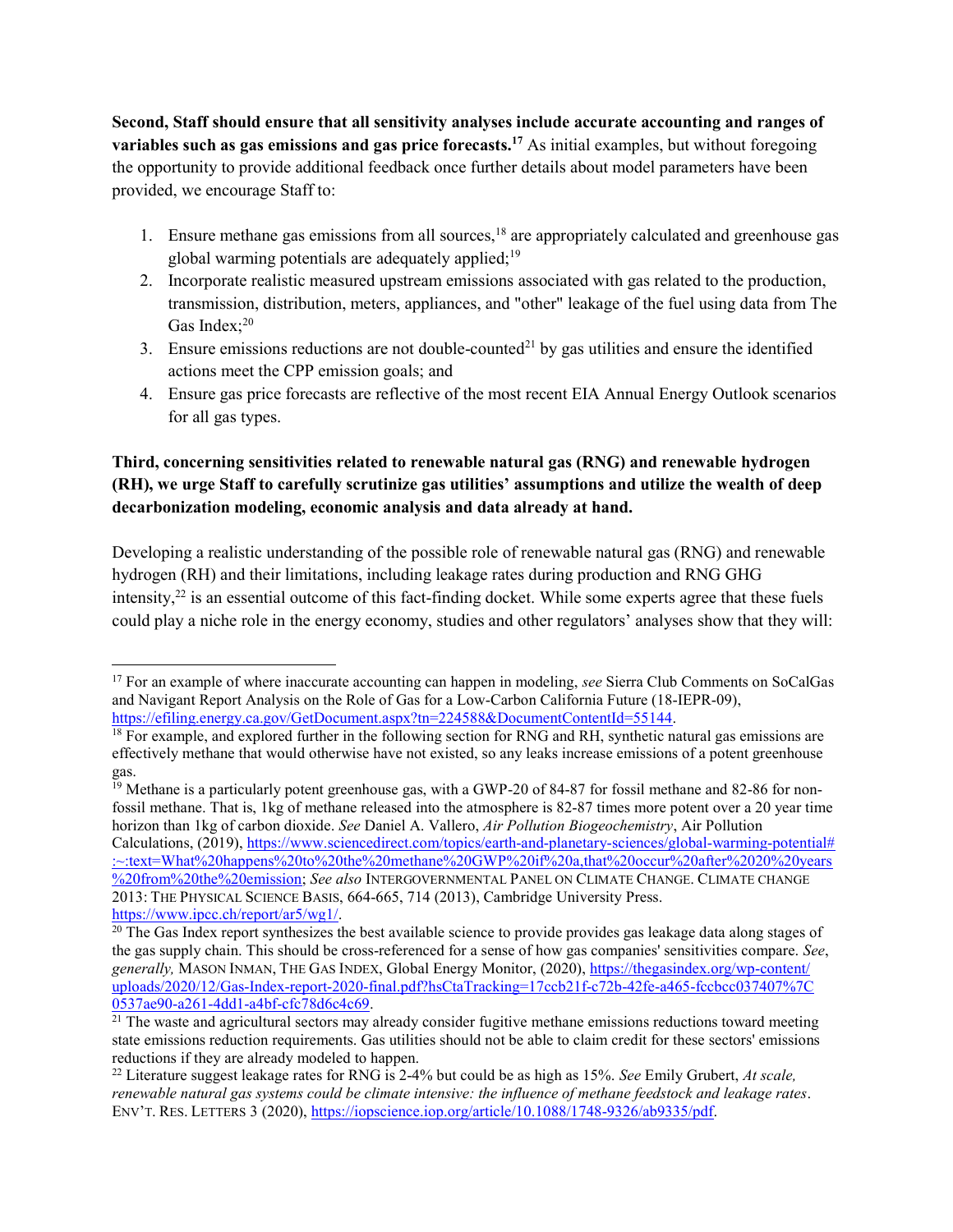(1) not happen at scale, (2) not occur on a meaningful timeline to avert the worst impacts of climate change, and  $(3)$  are not likely to displace existing fossil gas sources in pipelines.<sup>23</sup> Cost and source availability will significantly limit the use of RNG and RH, making them an unrealistic fit for space and water heating in buildings as we decarbonize in the coming decades. Further, even if there were sufficient supplies that were not cost-prohibitive, existing gas pipes and appliances can only support a small portion of hydrogen (5-10%) before they would have to be replaced.<sup>24</sup> Finally, the highest and best uses of the limited RNG and RH resources will likely be in hard-to-electrify sectors such as aviation fuels and specialized industrial uses, not for the vast majority of energy uses.

Renewable hydrogen also has potential as a source of energy storage; electrolyzers can convert excess renewable electricity into hydrogen that can be stored and used to generate electricity when wind and solar power is not available. When used for energy storage, RH could better support a compliance pathway that relies on electrification rather than a pathway that relies on substituting RH for fossil gas in the direct use distribution system.

Despite these broadly acknowledged realities, NW Natural has broadly reported claims that they will get to a 100% clean pipeline based on RNG and RH technologies.<sup>25</sup> The undersigned organizations hope to ensure this is a true fact-finding of what is possible so that we can build a strong and realistic foundation for the OPUC to make future energy and GHG compliance decisions. Thus, Staff should be scrupulous in their review of gas utility-proposed ranges of future RNG and RH uses for overly optimistic inputs or estimates that conflict with data from other reputable sources. And ultimately, if gas utilities fail to meet decarbonization targets that have been known for over a decade because they are failing to seriously explore realistic opportunities to decarbonize, any future incremental infrastructure costs, as well as costs for failure to comply to said targets, should be borne by utility shareholders and not ratepayers.

Further, through choosing sensitivities and scenarios, Staff's analysis should include a holistic approach to evaluating the trade-offs of using different levels of RNG and RH to meet carbon reduction targets compared to alternative—and largely more affordable— strategies for decarbonizing the gas system. Leading analyses for our region have a nearly-universal message: to meet our climate goals, highly efficient electric heat pumps are *much more cost effective* than RNG running through gas furnaces.<sup>26</sup> For

<sup>&</sup>lt;sup>23</sup> See, e.g., Tom DiChristopher, Hydrogen, RNG 'not ready for prime time' in gas grid – state policymakers, S&P (June 1, 2021), https://www.spglobal.com/marketintelligence/en/news-insights/latest-news-headlines/hydrogen -rngnot-ready-for-prime-time-in-gas-grid-8211-state-policymakers-64792110.

<sup>&</sup>lt;sup>24</sup> See Julie McNamara, *What's the Role of Hydrogen in the Clean Energy Transition?*, UNION OF CONCERNED SCIENTISTS (December 9, 2020), https://blog.ucsusa.org/julie-mcnamara/whats-the-role-of-hydrogen-in-the-cleanenergy-transition/.

<sup>&</sup>lt;sup>25</sup> See Cassandra Profita, Northwest Natural Gas Company's Plan For A Carbon Neutral Gas System, NPR (February 15, 2021), https://www.npr.org/2021/02/15/968028396/northwest-natural-gas-companys-plan-for-acarbon-neutral-gas-system; see ALSO NW NATURAL HOLDINGS, 2019 ENVIRONMENTAL, SOCIAL AND GOVERNANCE (ESG) REPORT at 23 (2020) (claiming that "Developing both RNG and renewable hydrogen provides a potential path to 100% renewable energy in the natural gas pipeline system.").

<sup>&</sup>lt;sup>26</sup> See, generally, DAN AAS ET AL., THE CHALLENGE OF RETAIL GAS IN CALIFORNIA'S LOW-CARBON FUTURE: TECHNOLOGY OPTIONS, CUSTOMER COSTS, AND PUBLIC HEALTH BENEFITS OF REDUCING NATURAL GAS USE, Energy and Environmental Economics, Inc. & University of California, Irvine (2019), https://www.energy.ca.gov/ sites/default/files/2021-06/CEC-500-2019-055-F.pdf; see also Megan Anderson et al., supra, at 31; see also MERRIAN BORESON, "RENEWABLE" GAS – A PIPE DREAM OR CLIMATE SOLUTION?, Natural Resources Defense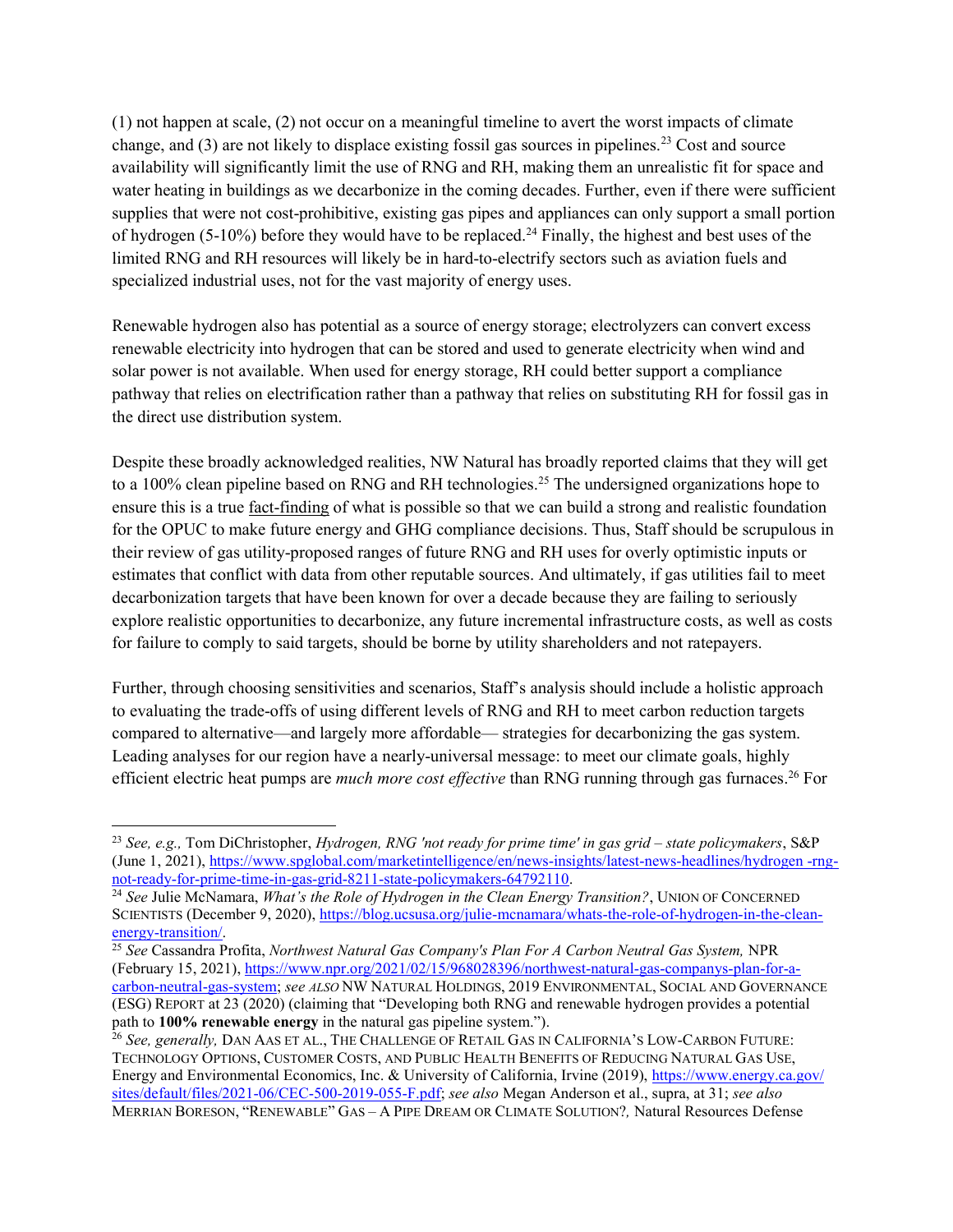example, the seminal report by E3 commissioned by California Energy Commission in 2019 found that, electrification of buildings – particularly the use of electric heat pumps for space and water heating – leads to lower energy bills over the long term than the use of renewable natural gas. The primary reason stated for this cost difference is the higher cost of decarbonizing natural gas with renewable natural gas.<sup>27</sup> The California Energy Commission also found that the lowest-cost pathway to eliminate direct emissions from commercial and residential buildings is to electrify. According to the analysis, in 2050 an electric heat pump would cost \$34 to \$44 per month to operate, while a gas furnace fueled by RNG would cost five times as much,  $$160$  to  $$263$  per month, to operate.<sup>28</sup>

From an equity standpoint, the need for a holistic understanding of different compliance options' costs and benefits also means Staff (and the NGFF modeling/analysis) cannot ignore the GHG, health and energy burden impacts of various scenarios as well. Staff should evaluate the potential for methane leakage along the delivery system, safety, and air quality risks from combusting these methane gases in homes and buildings. In evaluating RNG emissions calculations, it's important to evaluate whether the methane emitted from RNG use would have existed without the RNG activity and whether alternative strategies could have prevented that methane from being created and released into the atmosphere, among other things.<sup>29</sup> Although this consideration may be out of the scope of this PUC investigation, recognizing that the scrutiny applied to whether an RNG source is truly reducing emissions or not will be increasing and that lens will further limit what RNG supplies are available, affordable and actually climate-friendly.

## Fourth, Staff should ensure that static load growth and negative load growth sensitivities are applied in utilities' models to account for realistic building electrification outcomes.

In the Pacific Northwest specifically, deep decarbonization studies have consistently concluded that building electrification (particularly space heating and water heating) is the least-cost and necessary step to achieving climate targets. For example, the Regional Deep Decarbonization Study by the Clean Energy Transition Institute (CETI) modeled how to achieve an 80% reduction in carbon emissions across the region by 2050.<sup>30</sup> A key finding was that, in addition to getting to nearly zero-emission electricity generation, the region will need to eliminate use of gas in homes over the next three decades. At a state level, the first draft of the Washington State Energy Strategy was released in November 2020. Washington State's analysis concluded that "electricity is the lowest cost option to decarbonize Washington's space and water heating end uses when high efficiency heat pump technologies are used."<sup>31</sup> The most sophisticated study to date comparing electrification to high efficiency gas appliances was recently released by the UC Davis Western Cooling Efficiency Center in conjunction with the Natural

Council (June 15, 2020), https://www.nrdc.org/experts/merrian-borgeson/report-renewable-gas-pipe-dream-orclimate-solution.

<sup>27</sup> Aas et al., supra, at 4.

<sup>28</sup> Id. at 39.

<sup>&</sup>lt;sup>29</sup> For additional recommendations, see Direct Testimony of Dr. Emily Grubert, NV PUC Docket No. 21-01015, 4-5 (April 12, 2021), http://pucweb1.state.nv.us/PDF/AxImages/DOCKETS\_2020\_THRU\_PRESENT /2021-1/8720.pdf.

<sup>&</sup>lt;sup>30</sup> See CLEAN ENERGY TRANSITION INSTITUTE (CETI), MEETING THE CHALLENGE OF OUR TIME: PATHWAYS TO A LOW-CARBON FUTURE FOR THE NORTHWEST; AN ECONOMY-WIDE DEEP DECARBONIZATION PATHWAYS STUDY at 5 (2019), https://www.cleanenergytransition.org/meeting-the-challenge.

<sup>&</sup>lt;sup>31</sup> See WASHINGTON STATE 2021 ENERGY STRATEGY – FIRST DRAFT at 63, https://www.commerce.wa.gov/wpcontent/uploads/2020/11/WA-2021-State-Energy-Strategy-FIRST-DRAFT-2.pdf.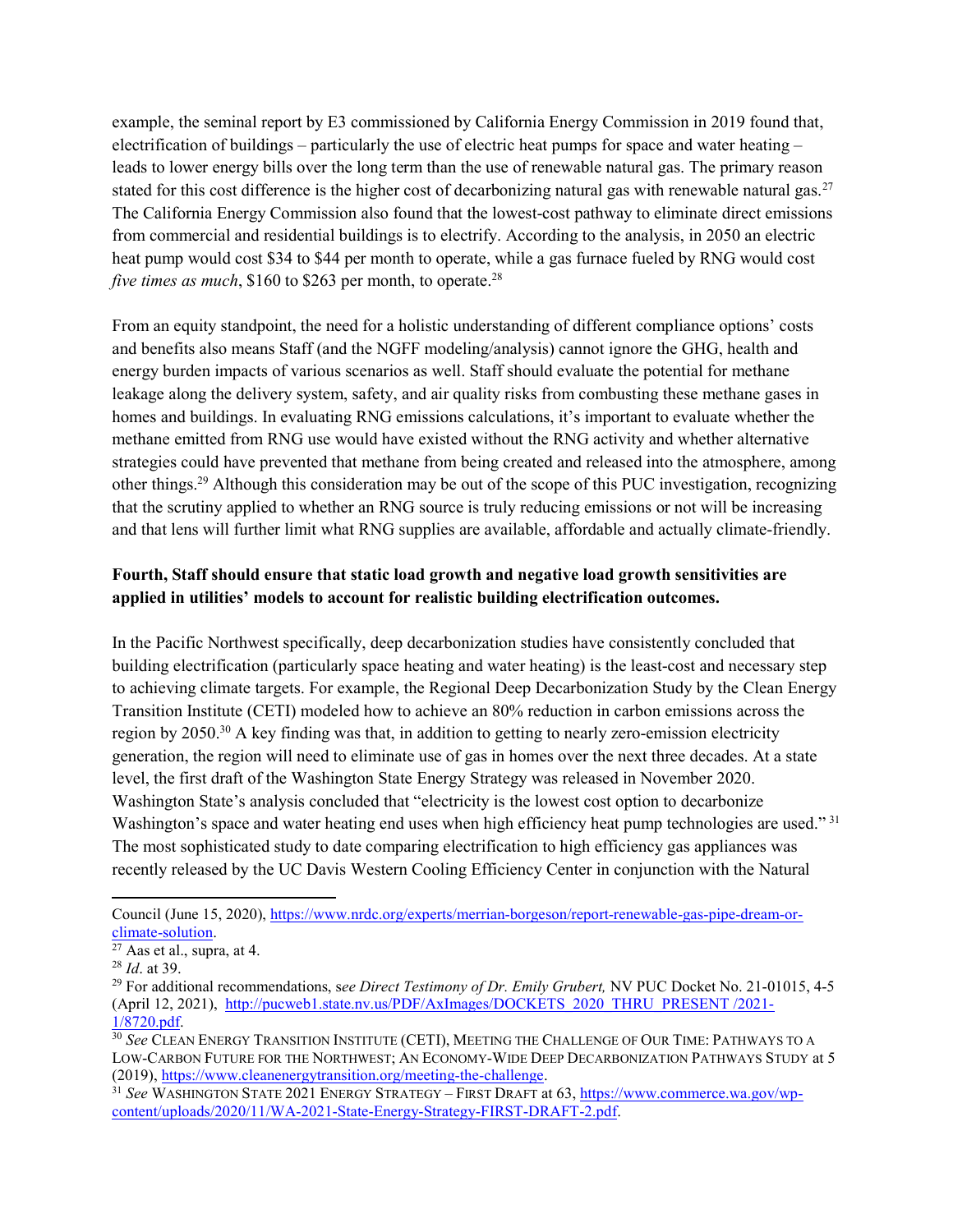Resources Defense Council. It includes considerations of marginal emissions rates for added load to the electric grid for electric heat pumps, emissions from refrigerant leakage and methane leaks within the fossil gas system, and concludes that an electric heat pump would produce between 70% and 85% fewer carbon emissions than a high efficiency gas furnace in the Pacific region.<sup>32</sup> If and when Oregon completes a similar deep decarbonization study for our state, we expect it to show these results as well. The NGFF modeling should include sensitivities and scenarios that align with this likely reality.

It is concerning that the OPUC appears reluctant to consider the impact of electrification on this factfinding study. Rather than ignore electrification, it would be prudent to explore the potential positive impacts from high-electrification scenarios, considering the overwhelming evidence that electrification is both the most effective and least-cost pathway to decarbonizing buildings in our state, and thus has greater potential to benefit ratepayers than other compliance pathways. The OPUC has mechanisms within its authority to affect the level of electrification in buildings, such as gas Line Extension Allowance policies and the fuel switching preemption currently applied to Energy Trust of Oregon incentives.<sup>33</sup> As was discussed in the workshop, electrification is likely to occur whether the OPUC embraces it as a compliance strategy or not, as the public gets more educated on the comfort and health advantages of heat pumps and induction cooking and becomes more informed of the health risks associated with gas stoves. If gas prices rise as a likely outcome of compliance with the CPP, electrification will become an even more attractive option for customers that can afford to transition to electric heating and cooking systems.

Given the current cost parity between gas and electric appliances and growing customer concerns about climate change and the relationships between indoor and outdoor air quality and public health, it seems inevitable that gas utilities will experience reductions in load growth, and very likely negative load growth, due to electrification. The electrification transition will have a significant impact on both gas consumption and gas customer acquisition and retainment, and hence will have a substantial financial impact on remaining gas ratepayers in *Oregon*, who risk shouldering the burdens of growing rate bases and revenue requirements that are split among shrinking ratepayer pools. It is therefore imperative that electrification be accounted for within this fact-finding study to ensure that all measures are taken to avoid these risks for remaining gas ratepayers. At a bare minimum, Staff must direct utilities to apply static load and negative load growth sensitivities as proxies for increased rates of electrification.

### Finally, the NGFF should evaluate projected infrastructure costs and stranded asset risks associated with the various compliance pathways.

It is concerning that the OPUC appears reluctant to engage with the issue of fossil gas infrastructure costs as they pertain to this study. The costs incurred by the gas industry for infrastructure maintenance, safety upgrades and new additions to the gas distribution system all have an impact on customer rates, as does the price of the gas product itself. If gas commodity costs increase due to the inclusion of expensive RNG or RH fuel sources, and capital investments increase due to unnecessary infrastructure build-outs and

 $32$  See Theresa Pistochini, Greenhouse gas emission forecasts for electrification of space heating in residential homes in the United States (webinar presentation), UC DAVIS WESTERN COOLING EFFICIENCY CENTER, https://ucdavis.app.box.com/s/dqja4itdlh1wwicyjh6wag5yswwf97tc.

<sup>&</sup>lt;sup>33</sup> See OREGON PUBLIC UTILITY COMMISSION EXECUTIVE ORDER 20-04 WORK PLANS at 20 (December 14, 2020).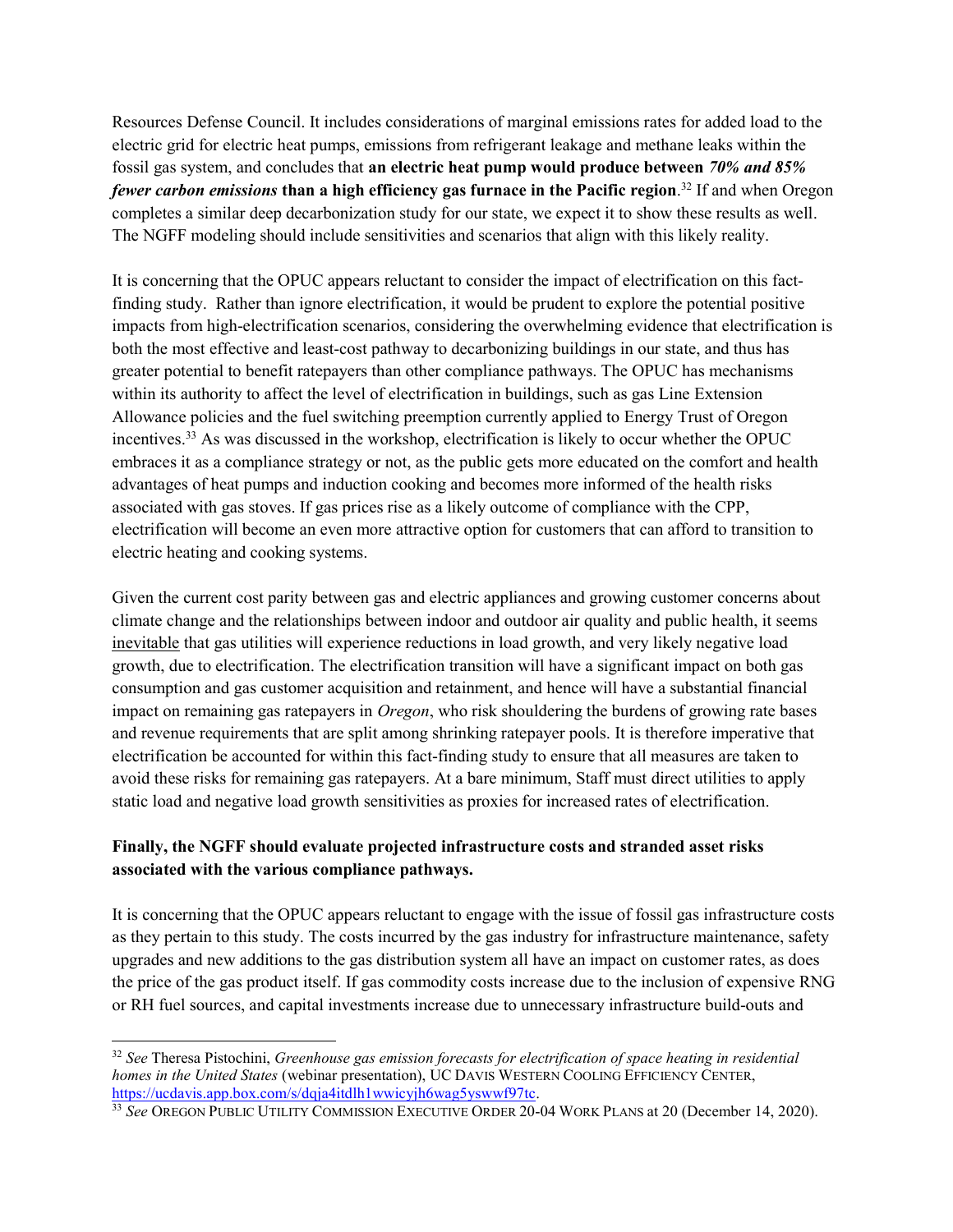system upgrades, but customer gas use decreases due to increases in efficiency and electrification, the resulting cost increases and load reductions could significantly raise rates on gas customers. A recently released study by Stanford Woods Institute for the Environment concluded that the decarbonization solution with the lowest impacts to gas rates was eliminating any further addition to the gas infrastructure system, because that would avoid additional costs to existing ratepayers for this new infrastructure construction.<sup>34</sup> The next most-effective and least-cost method was to begin to scale back existing infrastructure by planning the retirement of older segments of the system that were due for significant maintenance. Both of these methods were far superior to adding RNG to the system in terms of limiting the increase in ratepayer costs while decarbonizing the system.

When applying sensitivities for zero or negative customer acquisition, the NGFF modeling should evaluate the interplay between zero and negative load growth and utility infrastructure cost projections. If the data from the gas utility model does not make this information transparent, the OPUC and other stakeholders will lack confidence that the model is accurately portraying the true ratepayer impact from that scenario. Therefore, infrastructure costs should be *separately* reported for maintenance, safety upgrades and new infrastructure construction in the model and supporting data, even if infrastructure costs do not meaningfully decline under negative load growth scenarios.

Taking this wealth of data and applying it to the modeling exercise at hand, it is clear that if the goal is for this modeling to identify the least-cost and least-risk ways for gas utilities to reduce emissions and comply with their CPP compliance obligations, and to determine which compliance pathways are in the best interest of customers, it would be a glaring omission to not run sensitivities and resulting scenarios that *at least* allow comparison between 1) RNG and RH compliance pathways vs. electrification compliance pathways, 2) low, static, and negative load growth scenarios, and 3) projected infrastructure costs and stranded asset risks associated with different compliance pathways.

Additionally, other benefits such as customers' energy savings (and therefore cost savings) of more efficient electric heat pumps should be factored in as well.

In summary, if the promises by gas utilities of RNG and RH fully, or even substantially, displacing the current fossil gas that supplies homes and buildings over time are not realistic, these claims will result in harmful delays in shifting away from methane gas infrastructure. That would, in turn, result in even more future stranded assets and increase the financial detriment to current and future gas customers. We urge Staff to carefully scrutinize these inputs in the model and the need for alternative sensitivities and scenarios for robust comparison.

# III. To be useful to stakeholders, NGFF Compliance Modeling Results must allow for thorough replication and review of utility assumptions and results. The resultant data must be granular enough that potential impacts on low-wealth, BIPOC, and rural communities can be reasonably evaluated.

 <sup>34</sup> See ALISON ONG ET AL., THE COSTS OF BUILDING DECARBONIZATION POLICY PROPOSALS FOR CALIFORNIA NATURAL GAS RATEPAYERS: IDENTIFYING COST-EFFECTIVE PATHS TO A ZERO CARBON BUILDING FLEET, Stanford Woods Institute, (2021), https://woodsinstitute.stanford.edu/system/files/publications/Building\_Decarbonization Policy\_CA\_Natural\_Gas\_Ratepayers\_Whitepaper.pdf.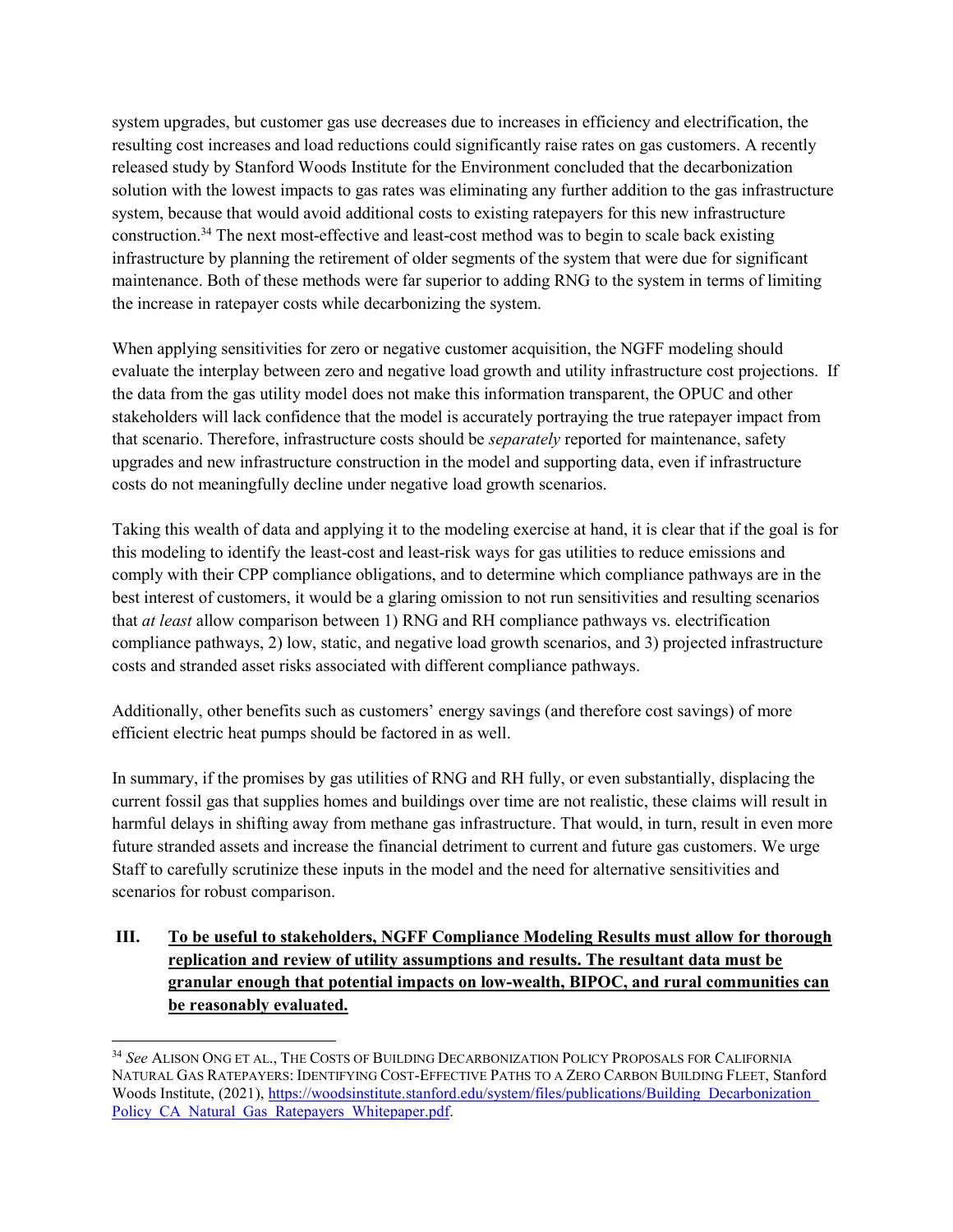To enable stakeholder review of model results with an eye towards equity and justice concerns, all gas demand and cost data should be broken down by customer class, by season, and by volumetric and peak requirements.<sup>35</sup> The results should include a bill impacts analysis by income for the residential class (e.g., low- and moderate-income residential customers) as well as any information that can be reasonably provided to understand how changes in bills, along with projected climate impacts, might affect ratepayers' energy use behavior.

For example, higher gas rates could lead large commercial customers to invest in efficiency and electrification solutions, ultimately defecting from gas utility services.<sup>36</sup> This could in turn result in higher bills for remaining residential customers. As another example, higher gas rates could result in lowerincome households being reluctant to turn on their gas heat in the winter and suffering through lesshabitable—and in many cases, dangerous—housing conditions to avoid high energy bills.<sup>37</sup> As we continue to learn about the many cascading effects of energy rates and price signaling on end-user behavior, it will be critical to ensure robust and transparent access to data so that equity impacts can be analyzed.

Regarding RNG and RH analyses, results should include critical information on the sources (e.g., location and type of project) of RNG and renewable hydrogen. Projected price information for each resource should also be included. There is great demand for these limited projects and these details will be essential to verify the projected availability and cost of these substitute fuels. Oregon Department of Energy's 2018 RNG report also made clear that the vast majority of the "theoretical potential RNG" quantified in the report was not technically achievable with existing technologies.<sup>38</sup> It is therefore imperative that supporting information about the types of projects and potential sourcing of RNG and/or RH is made available so stakeholders can determine how realistic the utilities' assumptions are.<sup>39</sup> We also agree with Staff that only renewable hydrogen from electrolysis (*i.e.*, green hydrogen) should be included

<sup>&</sup>lt;sup>35</sup> Peak demand outputs under future climate conditions could be particularly meaningful to the OPUC to anticipate and prevent inordinately high energy bills during winter storm events.

<sup>36</sup> See Holzman, supra, at 13-14.

 $37$  See, e.g., Dominic J. Bednar and Tony G. Reames, Recognition of and response to energy poverty in the United States, NATURE ENERGY 5, 432–439 (2020), https://www.nature.com/articles/s41560-020-0582-0?proof=.

<sup>&</sup>lt;sup>38</sup> See OREGON DEPARTMENT OF ENERGY, BIOGAS AND RENEWABLE NATURAL GAS INVENTORY SB 334 (2017): 2018 Report to the Oregon Legislature 43-45 (2018), https://www.oregon.gov/energy/Data-and-Reports/Documents/ 2018-RNG-Inventory-Report.pdf.

<sup>&</sup>lt;sup>39</sup> See Oregon Department of Energy, supra, at 39 (Stating that of Oregon Department of Energy's identified RNG potential in Oregon, "79 percent is derived from thermal gasification potential – a technology that is not operational anywhere in the U.S."). For comparison, Washington state's RNG report applied a lens of what RNG is realistic for procurement by in-state utilities, not just all potential, and found that "adequate opportunities exist for RNG production equivalent to 3 percent to 5 percent of current natural gas consumption in Washington." This was also in part because the two biggest RNG projects in Washington were already under long-term contract to California, where the Low Carbon Fuel Standard creates higher credit value and higher demand for RNG projects. See WASHINGTON STATE UNIVERSITY ENERGY PROGRAM & WASHINGTON STATE DEPARTMENT OF COMMERCE, PROMOTING RENEWABLE NATURAL GAS IN WASHINGTON STATE: A REPORT TO THE WASHINGTON STATE LEGISLATURE, (December 2018), https://www.commerce.wa.gov/wp-content/uploads/2019/01/Energy-Promoting-RNG-in-Washington-State.pdf.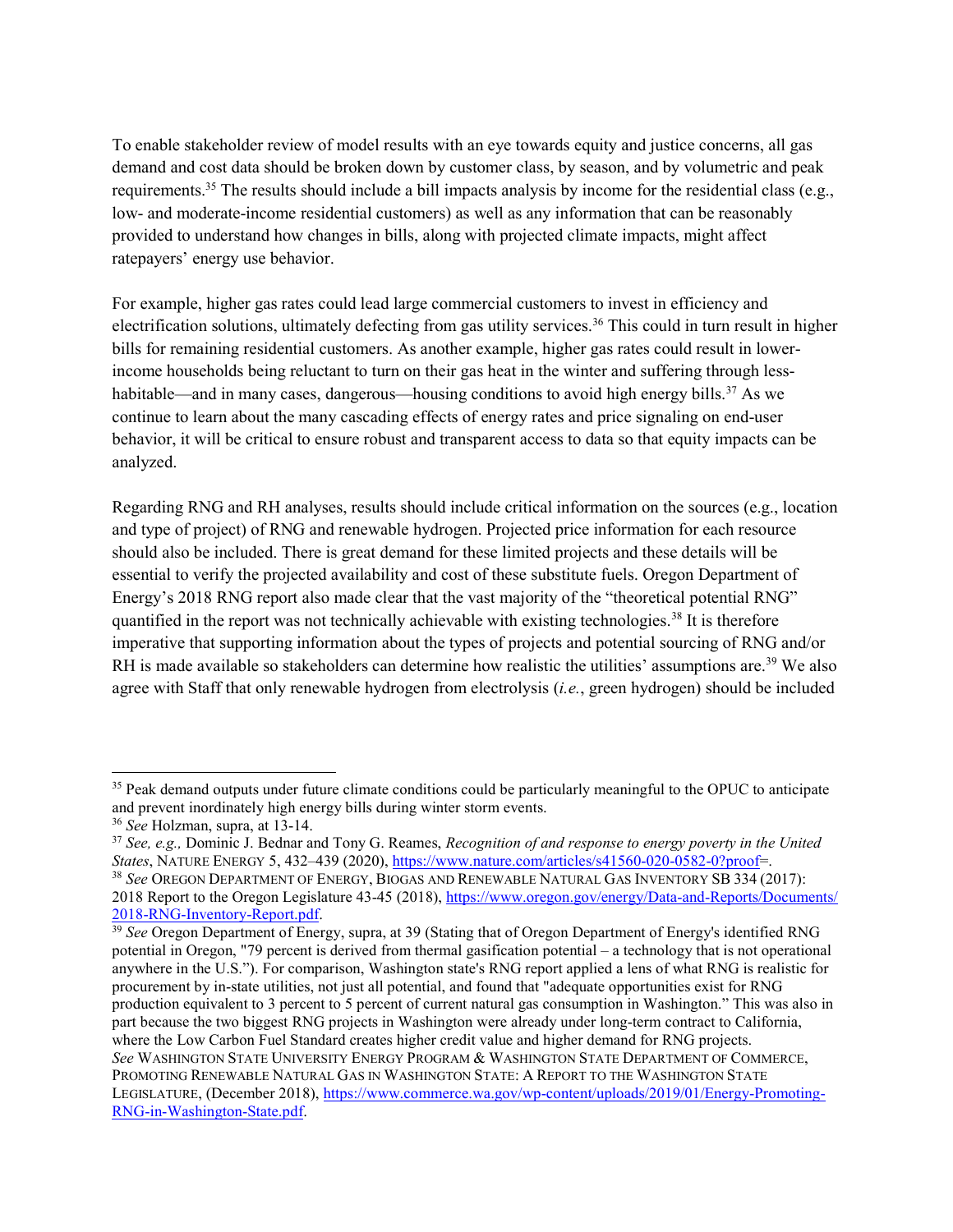as a CPP compliance/GHG reduction option, as it is the only hydrogen technology capable of providing GHG emission reductions.<sup>40</sup>

Staff should also ensure that data is projected annually, rather than as a few snapshots in time (e.g.,  $45\%$ ) GHG reduction by 2035, and 80–90% by 2050). This will allow stakeholders and staff to understand how the gas utilities plan to comply with their GHG reduction requirements in the first several years of the program, which is as important as evaluating compliance pathways under a longer-term view.<sup>41</sup> Because the proposed CPP rules establish three-year compliance periods, gas utilities should, at a bare minimum, be required to provide compliance projections in three-year increments. This will also help illuminate the timing of ratepayer impacts based on the gas utilities' decisions, so that stakeholders and the OPUC can appropriately plan.

Finally, results should include, to the greatest extent possible, infrastructure costs and costs of potential stranded assets under ambitious electrification and decarbonization scenarios and related sensitivities. This should include data that differentiates between costs of repair and replacement of existing infrastructure to maintain the system, and the costs of building new infrastructure. These infrastructure costs should be compared to the cost estimates for efficiency and electrification of space and water heating technologies.

In summary, our organizations respectfully urge the OPUC Staff 1) remedy the proposed NGFF Compliance Model process and design to ensure diverse and robust stakeholder involvement and better serve the public interest; 2) ensure model sensitivities reflect realistic future climate and economic conditions; and 3) provide sufficient model results data so that stakeholders can feasibly review and replicate model analyses.

Sincerely,

Meredith Connolly Oregon Director CLIMATE SOLUTIONS

Brian Stewart Founder ELECTRIFY NOW

Amy Schlusser Staff Attorney GREEN ENERGY INSTITUTE AT LEWIS & CLARK LAW SCHOOL

 $40$  Approximately 99% of existing hydrogen is from fossil fuels. See, Magdalena Petrova, Green hydrogen is gaining traction, but still has massive hurdles to overcome, CNBC (December 4, 2020), https://www.cnbc.com /2020/12/04/green-hydrogen-is-gaining-traction-but-it-must-overcome-big-hurdles.html.

<sup>&</sup>lt;sup>41</sup> Understanding gas utility compliance in the near-term could be particularly important to avoid locking in cascading effects of the climate crisis, which are already evident in the state.